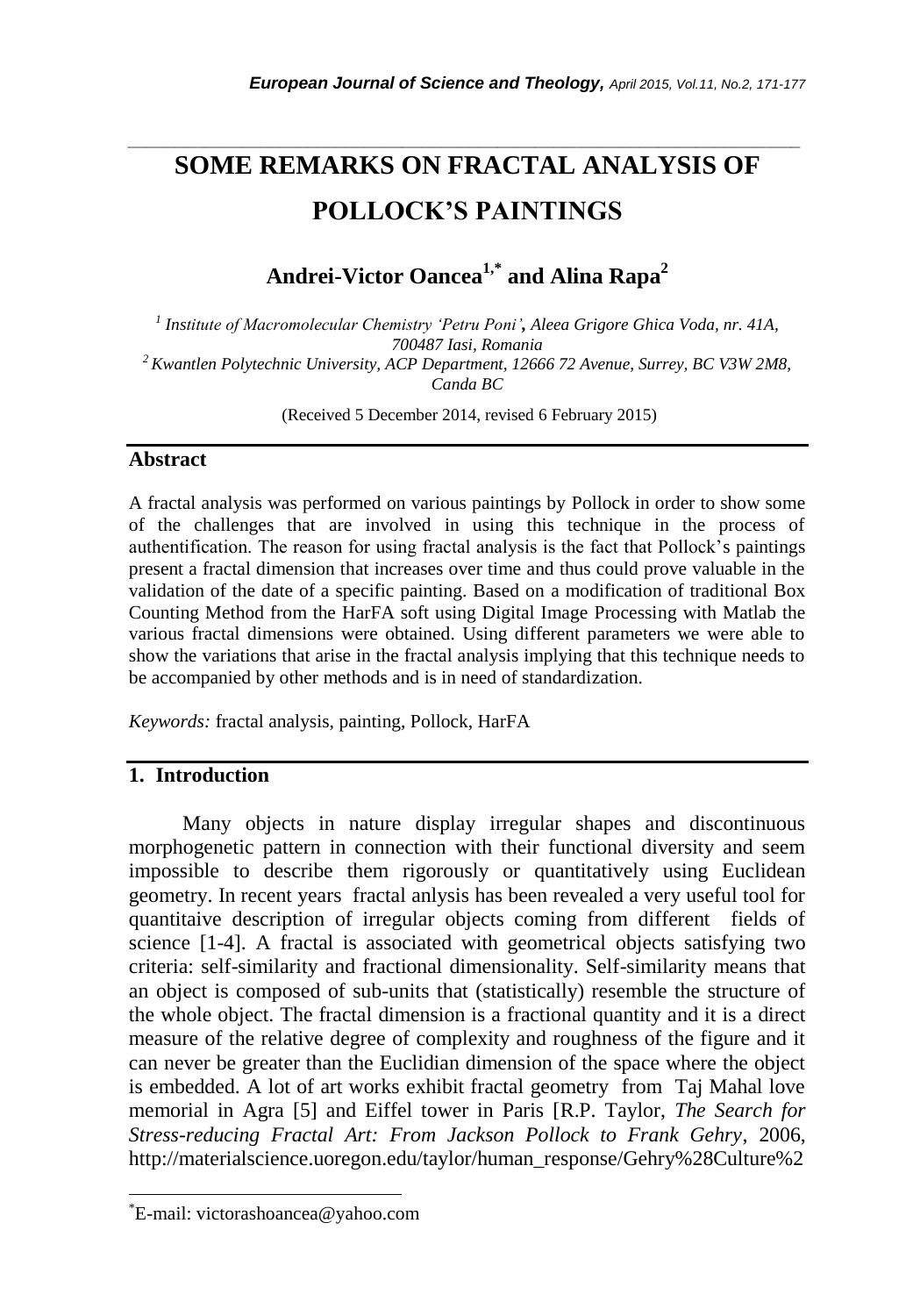9.pdf] to Pollock's modern paintings. A number of experimental data showed the existence of fractal structures in archeological patterns and in natural geological media [6, 7]. This information can be used to determine the building material in a perspective of study on degradation and restoration. In addition fractal analysis can be used to study the aging of some art work from cultural heritage. Considering these observations fractal analysis has been used to study the degradation of religious objects from romanian cultural heritage [8]. In painting this procedure has been applied in order to study the clasical and modern art.

One of the most studied artist has been the famous american painter Jackson Pollock Christened as 'Fractal Expresionist' by R.Taylor and coworkers due his 'drip and splash' style of painting [9, 10]. Pollock perfected his technique of painting over ten years and art theorists categorize his art in three phases: a 'preliminary' phase (circa 1943), a 'transitional' phase (circa 1947) and his 'classic' phase (circa 1950). The fractal dimension of his paintings increases from 1 in 1943 to 1.72 in 1952 [11]. Because fractal dimension follows a distinct evolution in time, fractal analysis could be a quantitative method to validate and date the Pollock paintings [12]. Comparing the visual preference tests for natural fractals, Pollock's fractals and computer fractals, the authors found the preferences are maximal for natural fractals with fractal dimension  $D = 1.3-1.33$ , for Pollock's fractal having  $D = 1.5$  and for computer fractal having  $D = 1.5$ . The art theorists suggested that Pollock painted fractals with high fractal dimension because the visual preference of people is for some fractal like natural fractals. But the fractal analysis of Pollock'paintings is controversial yet. Katherine Jones-Smith and coworkers [K. Jones-Smith, H. Mathur and L. Krauss, *Drip Paintings and Fractal Analysis*, http://arxiv.org/pdf/0710.4917.pdf] argued that Pollock's drip-paintings cannot be usefully characterized as fractals and demonstrated that fractal criteria are not useful for authentication of these paintings.

In this paper we used the fractal analysis for Pollock paintings in order to suggest that the succes of this procedure depends very much on the image preparation.

## **2. Method**

To determine the fractal dimension the modified Box-Counting Method (BCM) method was used. The HarFA soft from Institute of Physical and Applied Chemistry, Brno University of Technology, Czech Republic uses a modification of traditional BCM. By this modification one obtains three fractal dimensions, which characterize properties of black plane DB, black-white border of black object DBW (and this information is the most interesting) and properties of white background DW. The fractal dimension is the slope of the straight line 'Black & White' [O. Zmeškal, M. Veselý, M. Nežádal and M. Buchníček, *Fractal Analysis of Image Structures*, HarFA - Harmonic and Fractal Image Analysis, 2001, 3–5]. This method is, in our opinion, very easy to use and more accurate and can be applied many domains, afterwards in modern art.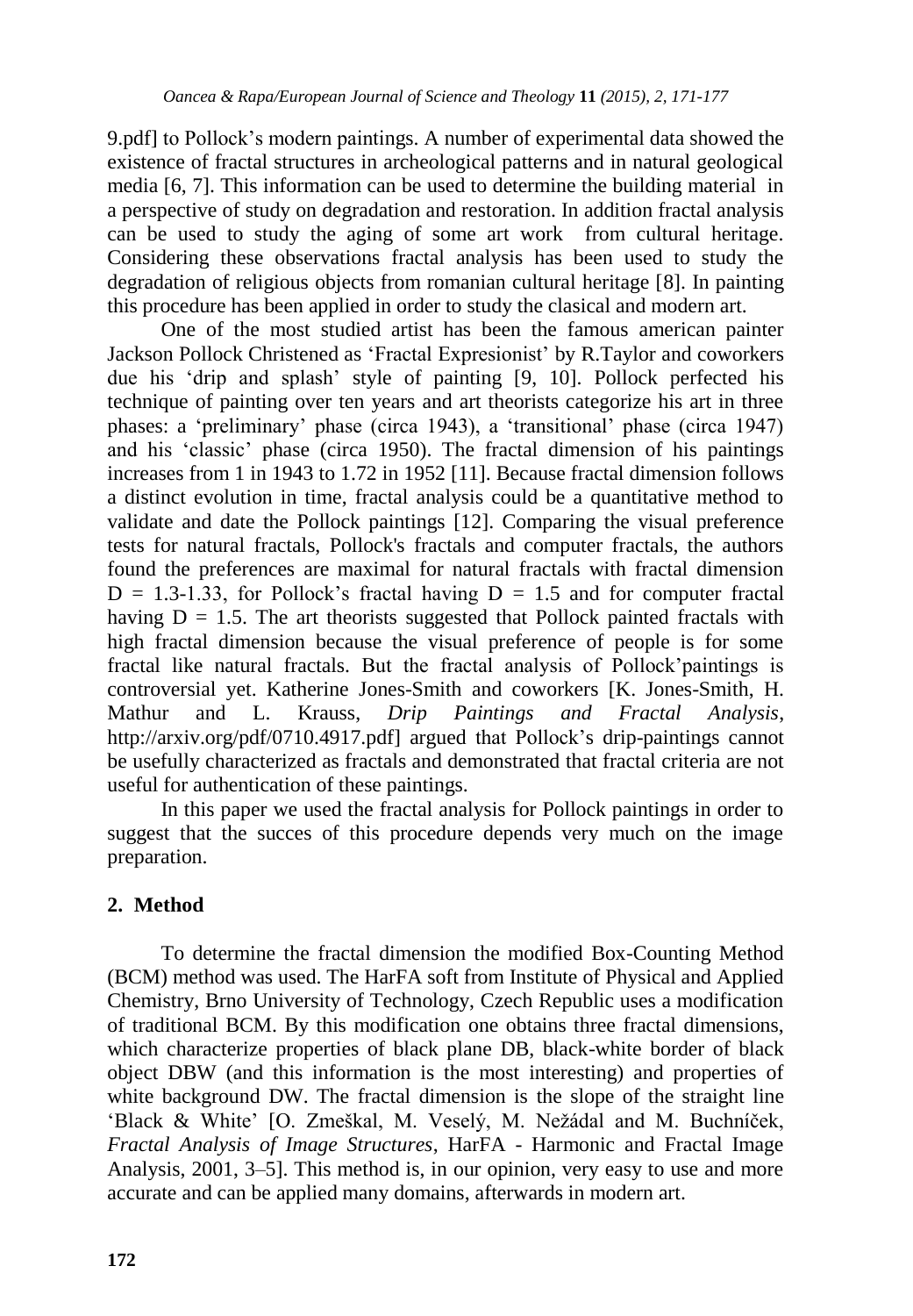To use HarFA soft we prepared the black and white images of the painting using the Digital Image Processing with Matlab. In Thresholding procedure a grey scale image is turned into a binary (black and white) image by first choosing a grey level T in the original image, and then turning every pixel black or white according to whether its grey value is greater than or less than T. The grey images of the coloured paintings have been processed also in Matlab.

## **3. Results**

In this paper one of the last Pollock painting 'Blue poles' from 1952 was analyzed (Figure 1).



**Figure 1.** The original color 'Blue pole' Pollock's painting [http://en.wikipedia.org/wiki/File:Blue\_Poles\_%28Jackson\_Pollock\_painting%29.jpg].



Figure 2. The black and white image of 'Blue poles'.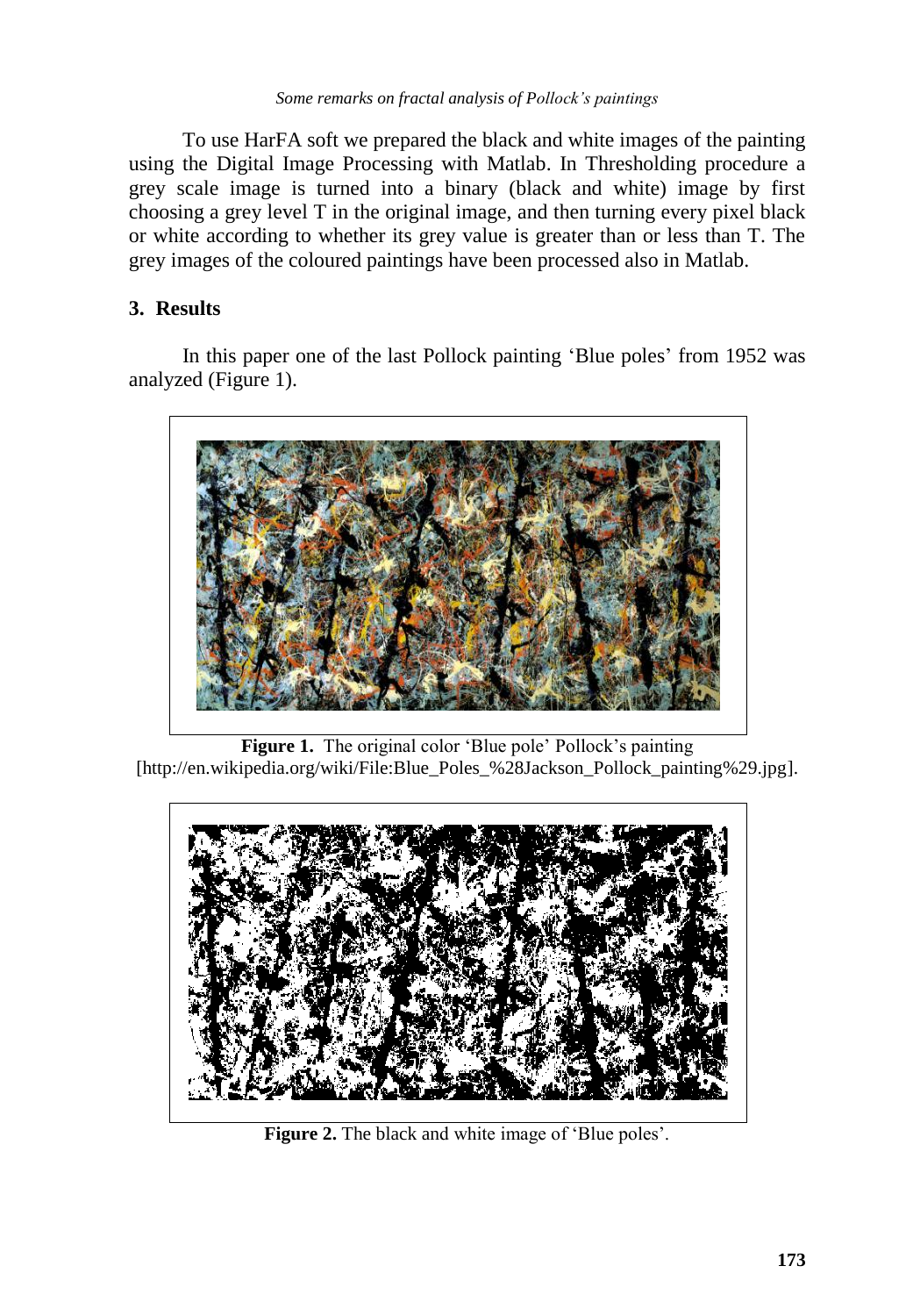First we obtained a grey images of the coloured painting 'Blue poles' and then, using Thresholding procedure, we obtained for  $T > 110$ , the black and white image from Figure 2.



**Figure 3.** The HarFA graph for fractal dimension  $(D = 1.8236)$ .

| No. | Thresholding, $T >$ | <b>Fractal dimension</b> |
|-----|---------------------|--------------------------|
|     | 100                 | 1.8295                   |
|     | 105                 | 1.8270                   |
| 3   | 110                 | 1.8236                   |
|     | 115                 | 1.8281                   |
|     | 120                 | 1.8167                   |
|     | 125                 | 1.8138                   |
|     | 130                 | 1.7973                   |

**Table 1.** Fractal dimension and thershold.



**Figure 4.** Correlation of fractal dimension with thresholding.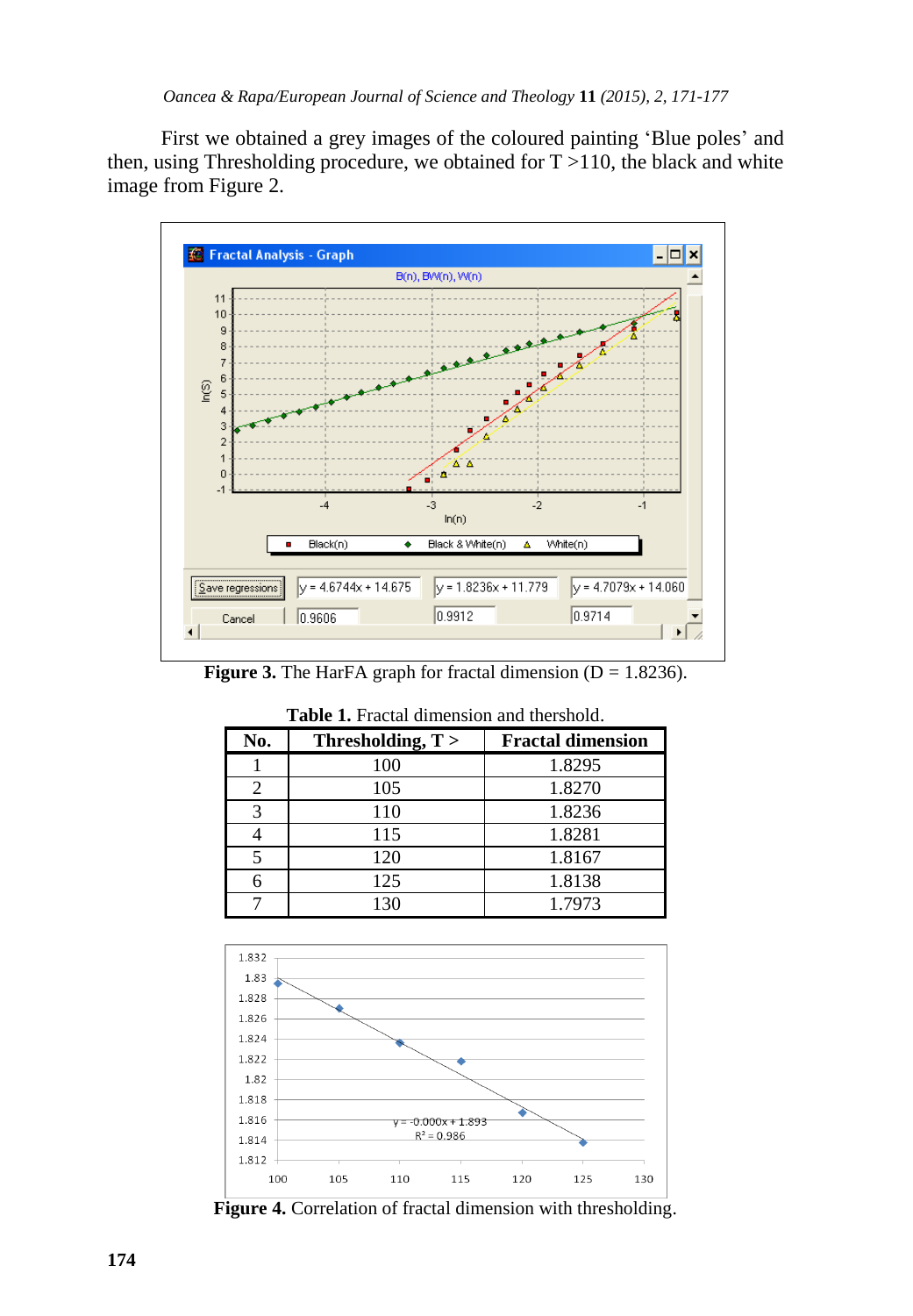*Some remarks on fractal analysis of Pollock's paintings*



**Figure 5.** 'Convergence' [http://www.wikiart.org/en/jackson-pollock/convergence-1952].



Figure 6. 'Number 18' Pollock's painting: (a) the original colour painting, (b) black and white image [13].



**Figure 7.** The HarFA graph for fractal dimension of Figure 6b ( $D = 1.8984$ ).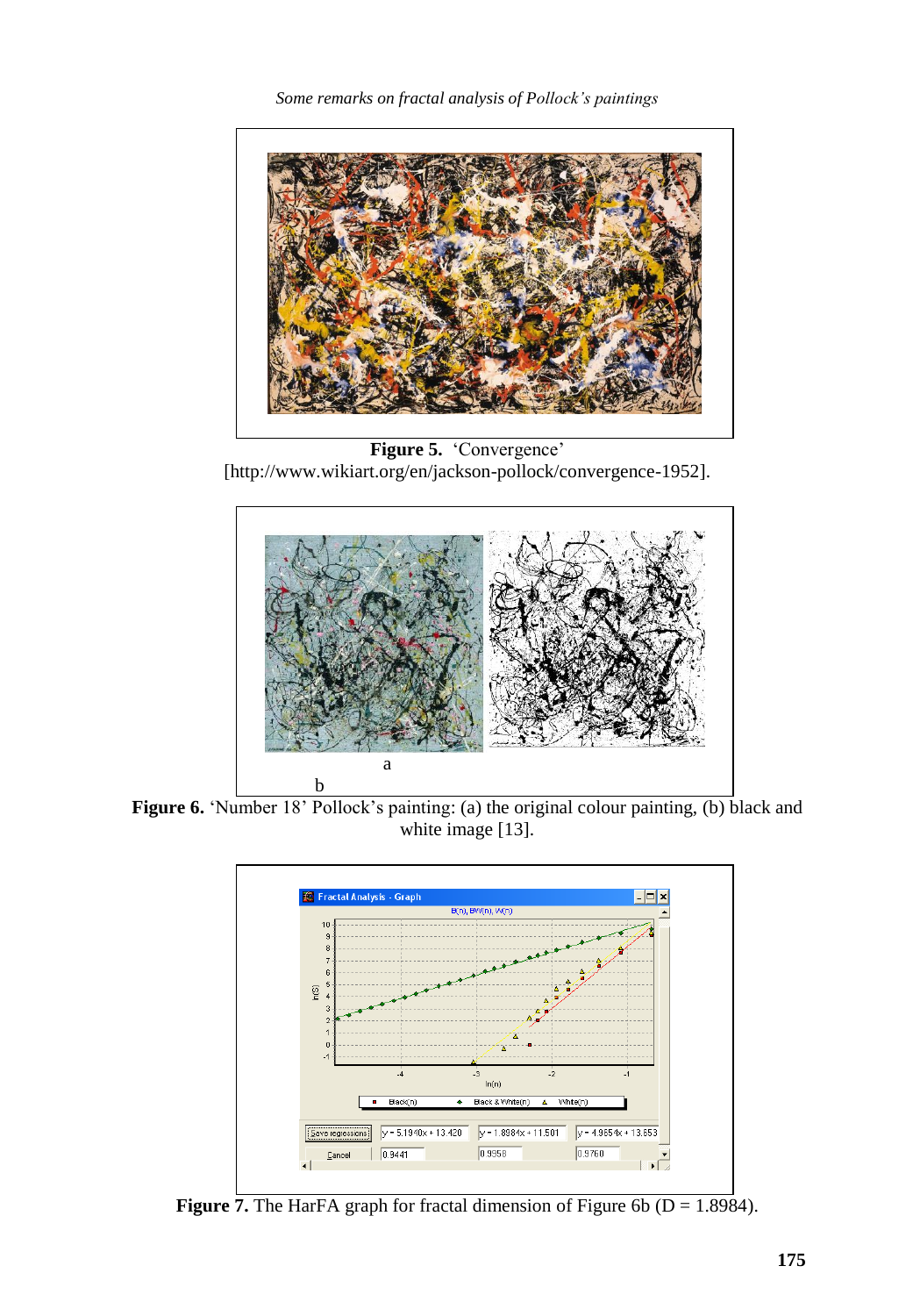For this image HarFA soft gives us a fractal dimension  $D = 1.8236$ (Figure 3).

For different values of T we found the values from the Table 1. These values are very well correlated with a correlation factor  $R^2 = 0.986$  (Figure 4).

Using  $T > 130$  we investigated the painting 'Going West' from 1934-1935 and we found  $D = 1.3088$  and the 'Untitled' from 1945 and we found  $D =$ 1.7585. For 'Convergence' from 1952 (Figure 5), we obtained for  $T > 130$ .  $D = 1.8547$ .

Afterwards we studied the 'Number 18' Pollock's painting (Figure 6) from Gugenheim in order to compare our method with D'Alessio [13] results on Pollock painting.

For the image b we obtained using HarFA soft a fractal dimension  $D = 1.8984$  (Figure 7).

On the other hand, for 'Number 18' using Threholding in Matlab for original colour painting from figure 6a ( $T > 110$ ),  $D = 1.8510$  was obtained.

#### **4. Conclusions**

Fractal geometry has begun to play an important role in the study of Pollack dripped and poured painting. If digital methods are going to be accepted in authentication, related robustness and stability studies must be performed; the fractal analysis involve a great attention because it depends very much on the preparation of the images. Also this menthod is of great importance as it is nondestructive and is very fast. For 'Blue poles' the fractal dimension varies from 1.8295 to 1.7973 only due the magnitude of thresholding. This method needs to be accompanied by the analysis of the other elements within the painting: the investigation of pigments using spectroscopic methods like X-Ray difraction, FTIR, Raman spectroscopy, the investigation of the binding media by means of FTIR, Raman or Mass Spectrometry and sometimes even the underlying images using Infrared Reflectography. These analyses have to be performed in order to ensure that the various materials used on the painting correspond to the period when the masterpieces were created confirming or disproving the results obtained by investigating the fractal dimension.

The fractal dimension of Pollock's painting increased in time, from the earlier work 'Going West'  $(D = 1.3088)$  to the last ones like 'Convergence'  $(D = 1.8547)$ . Due to the fact that the fractal dimension is a direct measure of the relative degree of complexity of the figure, the fractal dimension of an art work can be regarded as a preliminary indicator of complexity: lower fractal dimensions are a measure of low complexity, while higher fractal dimensions demonstrate high complexity.

To search nature of Pollock's contribution to modern art means to know how and why he painted fractals, if he knows about fractals before Mandelbrot or not, and so on.